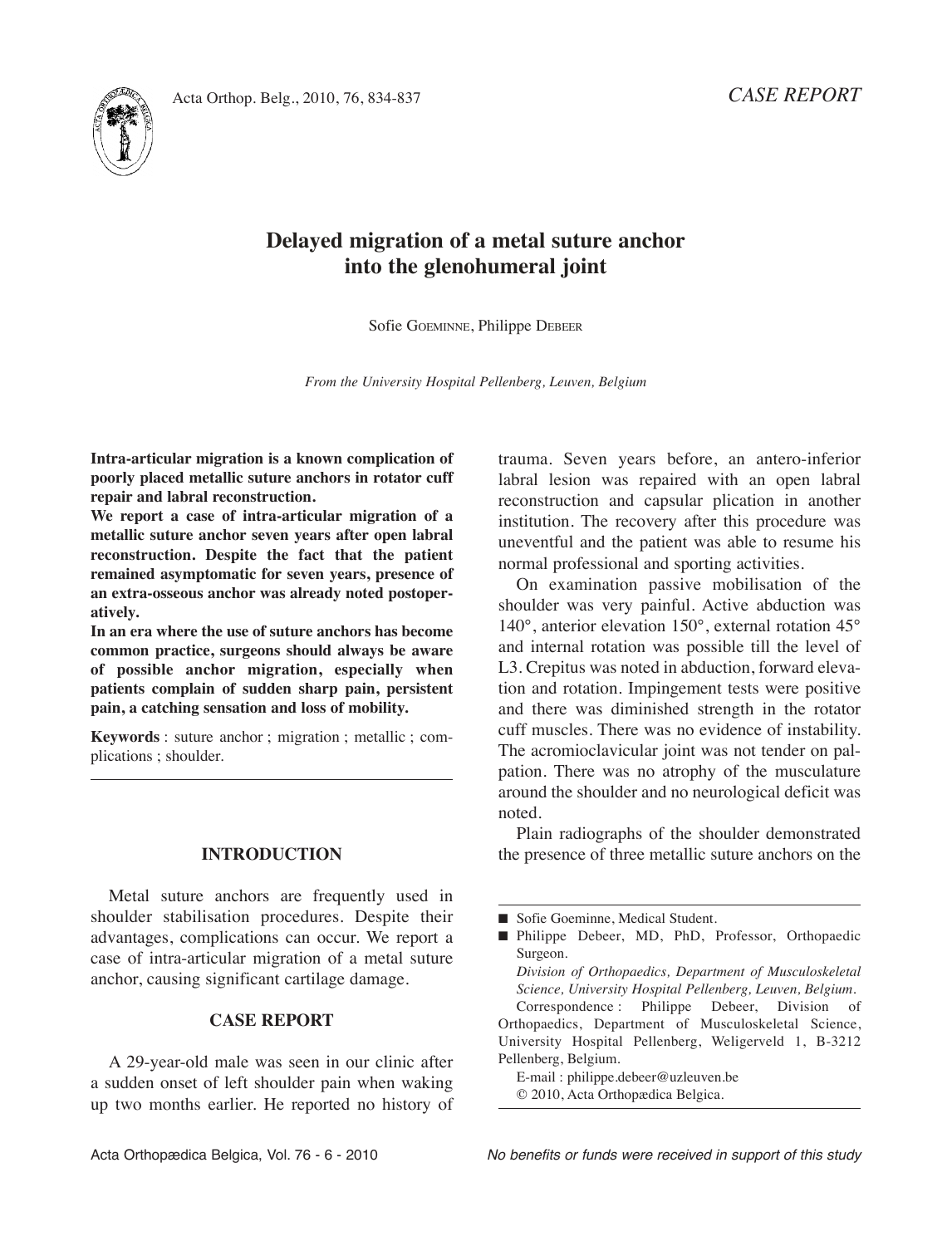

*Fig. 1.* — Antero-posterior radiograph of the left shoulder demonstrating one extra-osseous metal suture anchor.



*Fig. 2.* — Arthrography of the left shoulder (prior to arthro-MRI scan) showing migration of the extra-osseous anchor (arrow) into the glenohumeral joint.

glenoid rim. A fourth metallic anchor was visible in the glenohumeral joint and was clearly in an extraosseous position (fig 1). Arthro-MRI revealed an intact rotator cuff and multiple artefacts caused by the presence of the metallic suture anchors. On the arthrography however, migration of the extraosseous anchor was seen towards the subscapular recess (fig 2).

We were able to obtain a radiograph of the left shoulder taken two days after the open stabilization procedure (fig 3). On this radiograph the presence of the extra-osseous anchor at that stage was already noted. The presence of this loose metal anchor and the possibility of cartilage damage prompted us to perform an arthroscopy of the left shoulder to remove this loose anchor.

The arthroscopy was performed under general anaesthesia, with the patient in the lateral decubitus



*Fig. 3.* — Antero-posterior radiograph of the left shoulder taken two days after the index surgery in 2002. One metal suture anchor is not within the glenoid bone.

position. Examination under anaesthesia showed a normal range of motion and no evidence of recurrent instability. During the arthroscopy, the metal anchor was immediately seen in the axillary recess. There was cartilage damage on the glenoid surface and on the humeral head (fig 4). The labrum had healed to the anterior glenoid neck and the rotator cuff was intact. The surrounding capsule was fibrillated and the synovium was inflamed. The anchor could be removed without any problems and a debridement of the cartilage lesions and the synovitis was performed. Examination of the subacromial space was normal.



*Fig. 4.* — The metal suture anchor is loose in the glenohumeral joint. Synovitis and cartilage damage on humeral and glenoid is visible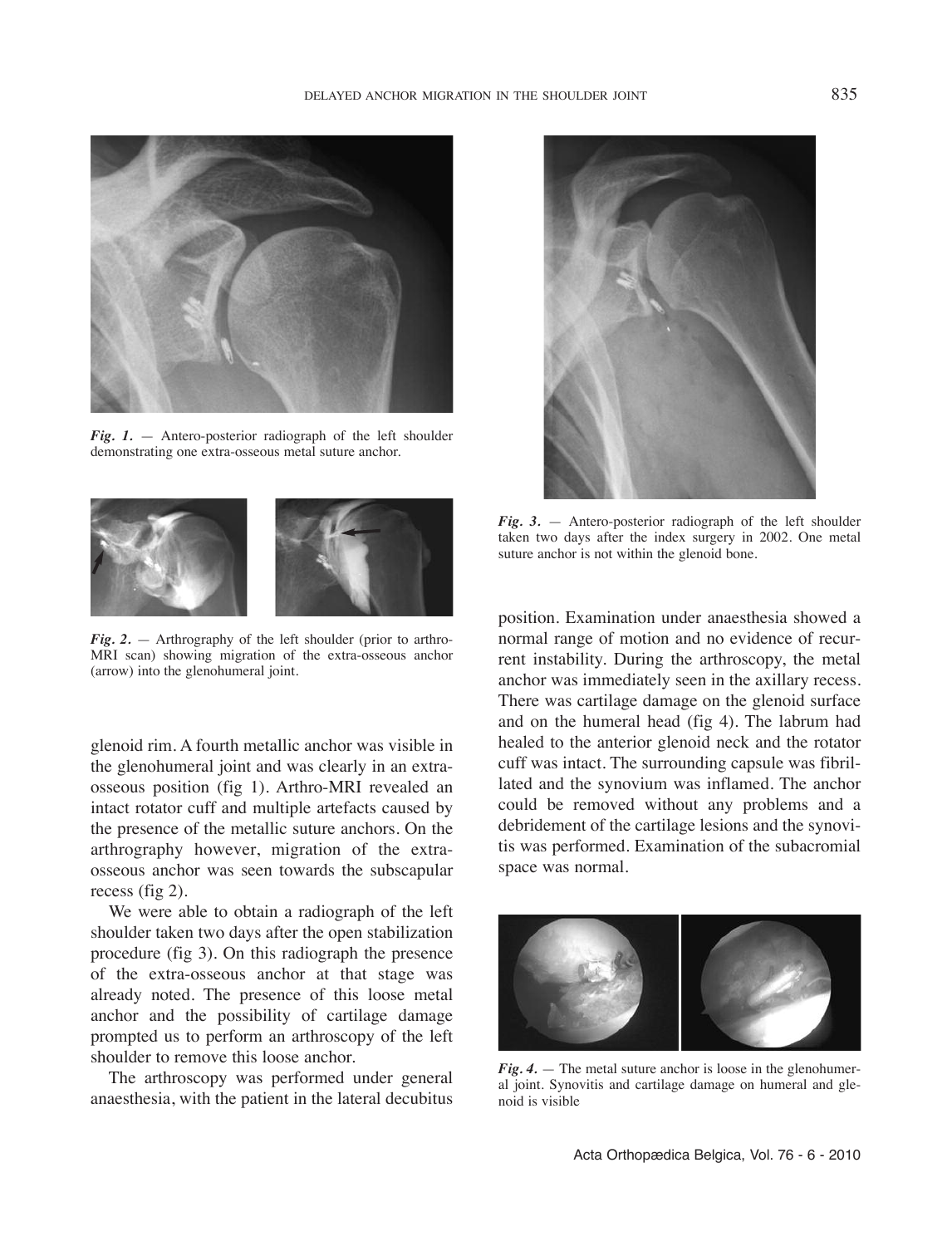Immediate postoperative mobilisation was started. At 6 months follow-up the patient was pain free and had a normal range of motion with good strength in the rotator cuff muscles. Further followup is required to determine whether the cartilage lesions will become symptomatic.

## **DISCUSSION**

The introduction of suture anchors in shoulder surgery has greatly facilitated open and arthroscopic rotator cuff repairs and labral reconstructions. Despite the great advantages of these anchors, complications have been described by several authors (*4,5,6,9,10,11*). The major problem seems to be malpositioning of the anchor, resulting in persistent pain, cartilage damage, and failure of the repair. In labral repairs the ideal position of the anchor is slightly over the glenoid rim under an angle of 45°. When the anchor is positioned in osteoporotic bone, tunnel failure with loosening and subsequent migration of the hardware can occur. Malpositioning of the anchor too lateral to the glenoid rim will also result in suboptimal grip of the anchor into the glenoid bone or even in an extra-osseous positioning. Failure to diagnose a loose or malpositioned metal anchor in the glenohumeral joint can have catastrophic consequences. Rhee *et al* (*10*) presented five cases of iatrogenic glenohumeral arthropathy after arthroscopic labral reconstruction using metal anchors. in all cases the malpositioned anchors caused chondral lesions on the humeral head. Rhee *et al* (*9*) reported a patient with recurrent glenohumeral instability combined with anchor-induced arthropathy. jeong *et al* (*4*) presented six patients with an anchor protruding on the glenoid surface. Before metal suture anchors were available, Matthews *et al* (*7*) reported a series of arthroscopic capsular repairs using staples and detected in 1 of 25 shoulders severe cartilage damage on the humeral head. Similarly, Ekelund *et al* (*3*) described 4 cases of important articular damage caused by loose metallic fixation material.

In the present case the malpositioning of the anchor was already present at the index surgery as shown on the immediate postoperative radiographs. The patient, however, remained asymptomatic for the seven following years. The fact that the extraosseous anchor did not cause immediate problems is not unusual (*5*). Migration of the anchor, however, can always occur and therefore serial radiological follow-up seems to be indicated.

Because of the possible complications with metal suture anchors, bio-absorbable implants have been developed. These absorbable suture anchors offer similar pullout strength as metal suture anchors, they produce a minimal artefact signal on MRI scan and they are eventually resorbed and replaced by bone. Despite these advantages, complications with the use of bio-absorbable suture anchors have been described as well. Clavert *et al* (*2*) found synovitis and a foreign-body reaction possibly related to the suture in 1 of 116 collected cases. Three cases of anchor hole enlargement detected by MRI 3 months after arthroscopic Bankart repair with absorbable suture anchors were reported by Takubo *et al* (*12*). Boden *et al* (*1*) reported 3 cases of chondrolysis after an arthroscopic SLAP lesion repair with bioknotless anchors. in 2 of these 3 cases, reactive synovitis was noted. Nho *et al* (8) collected in a review article, several case series and case reports about complications with bio-absorbable suture anchors. Complications included failure of the anchor itself, osteolysis and arthropathy, loose bodies and reactive synovitis. Clinically, these patients may present with complaints of pain, progressive stiffness and a grinding sensation.

It thus appears that when a patient complains of persistent pain, sudden sharp pain, a catching sensation and loss of mobility after a shoulder stabilization procedure, special attention is warranted. in these cases a standard radiograph of the shoulder after use of metal anchors or an MRI scan after use of bio-absorbable anchors is necessary to investigate these complaints. Even after a symptom-free period, an extra-osseous anchor can cause problems.

### **REFERENCES**

**1. Boden RA, Burgess E, Enion D, Srinivasan MS**. Use of bioabsorbable bioknotless suture anchors and associated accelerated shoulder arthropathy. *Am J Sports Med* 2009 ; 37 : 1429-1433.